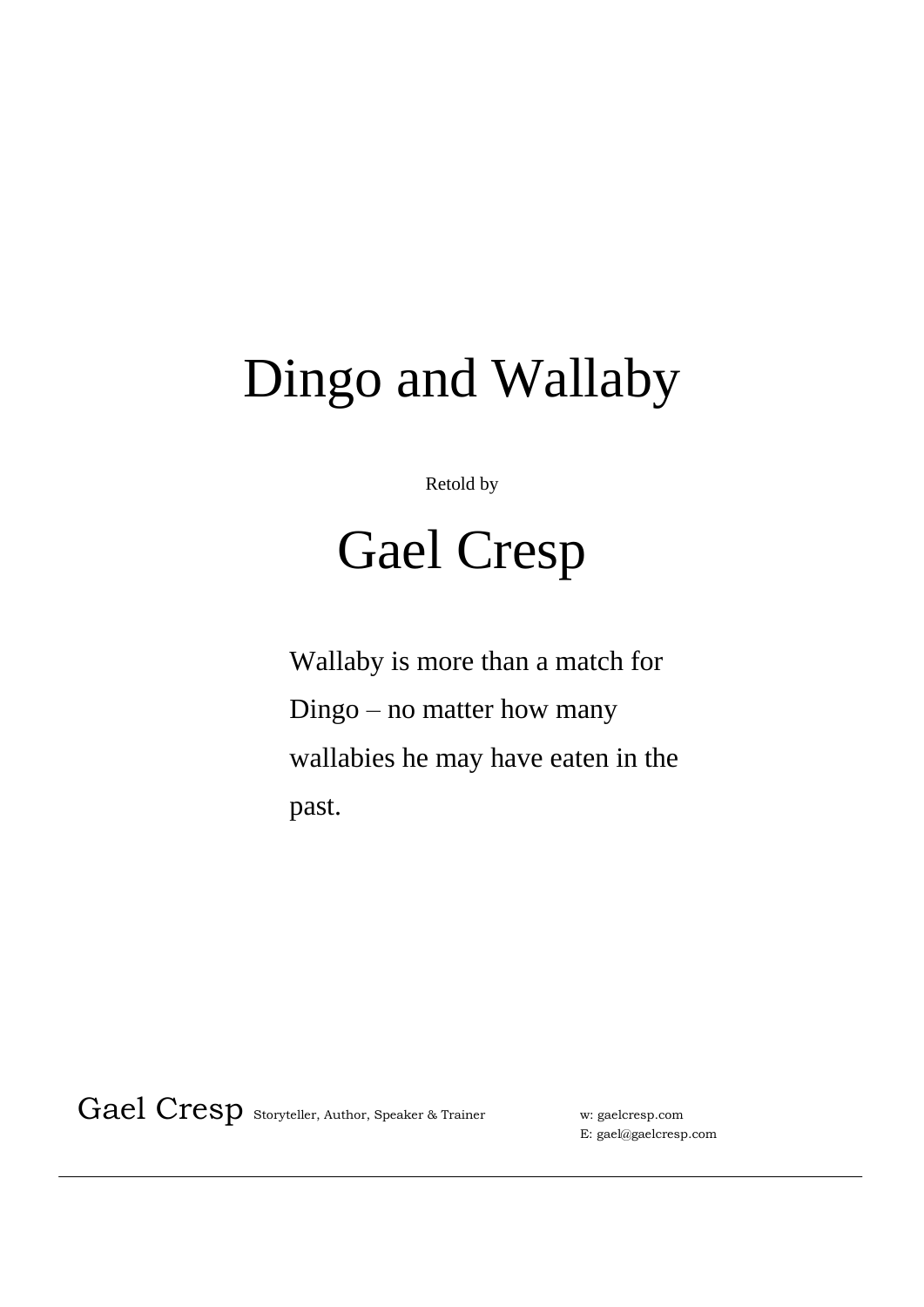Dingo gloated. "Munch and crunch for lunch! Time to chew on you." He licked his lips. Wallaby was the loveliest he had ever seen. She was soft and fluffy and he had to swallow hard when he thought about how sweet and succulent she would taste.

"If you must," replied Wallaby, "But I should warn you: I"m very tough." Dingo took a step back. "Rubbish," he scoffed.

"Don"t be fooled by my round, fluffy tummy and my thick legs. I"m as hard as a stone. You"ll break your teeth. Look!" Wallaby held out her paw.

Dingo felt it and marvelled, "You are tough! I know, I"ll let you go this time and when you are good and fat you can come back and I"ll eat you then!" Dingo nodded, pleased with his plan.

"We'll see," smiled Wallaby as she trotted away.

Dingo's tummy rumbled as he thought about the other wallabies he'd eaten. Each one had thin tough paws. Wallaby had tricked him.

He put his nose down, his tail in the air and began to hunt and there she was!

Dingo crept as quietly as a mouse. Just as he put his paw onto Wallaby"s shadow she called,

"Dingo, do you like mushroom?"

Dingo jumped. "Yes – but I've come to eat you!"

"I'd taste better with mushroom," she said. "There's one in the lake."

"First you, then the mushroom," replied Dingo.

"Tst! Tst!" Wallaby was shocked. "You can"t swim for an hour after you have eaten!"

"Oh! Yes," Dingo sighed. "Mushroom first." He dived in and snapped a mouthful of cold lake water. He dived again and again until he had a stomach-ache.

Dingo crawled out to find a stick. "Just as well the moon"s bright." He looked up and noticed that the mushroom was simply a reflection of the moon!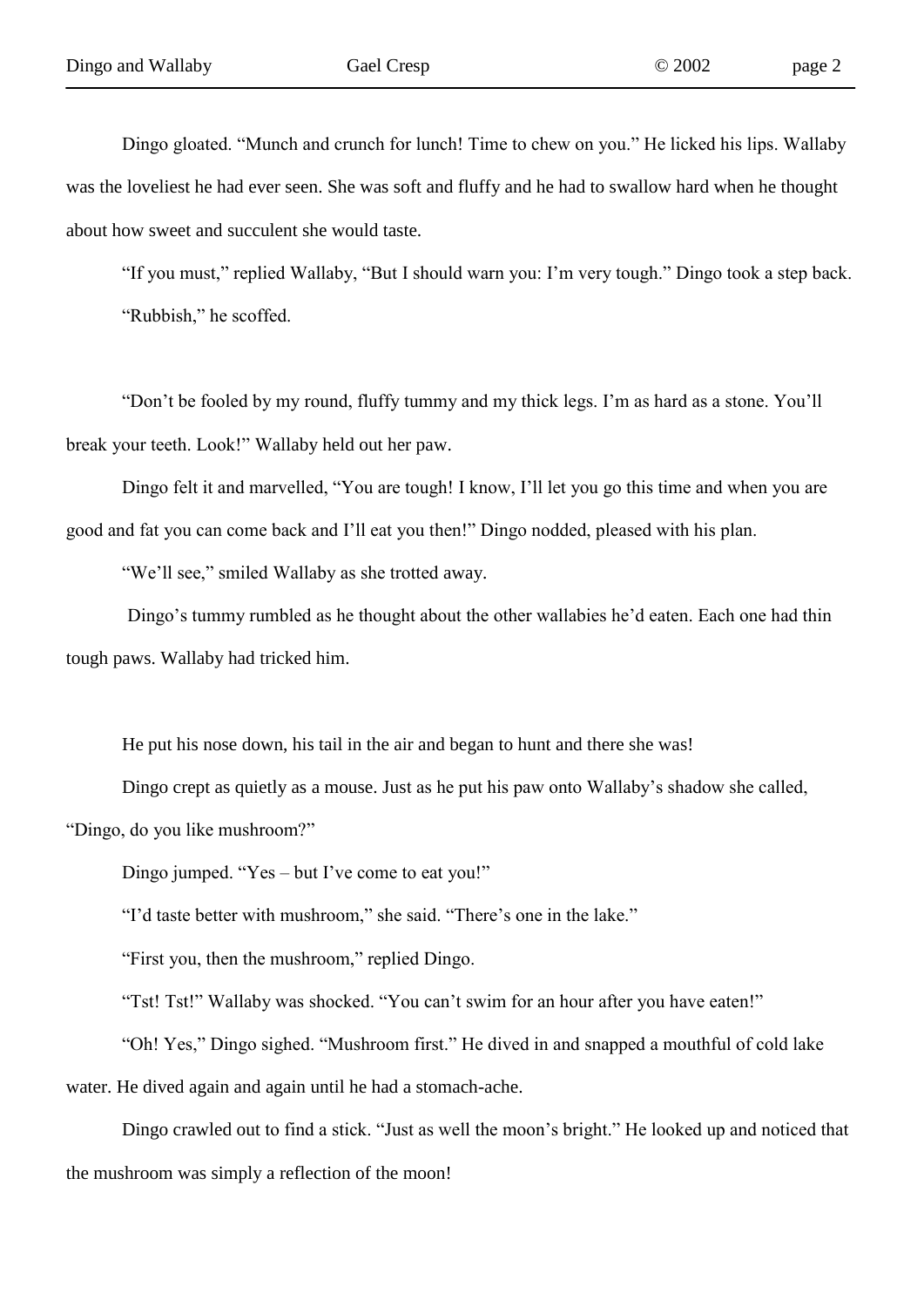He put his nose down, his tail in the air and began to hunt and there she was! Dingo crept as silently as a spider.

Just as he was within striking distance of her throat, Wallaby gasped, "I"m so glad to see you!" "What?"

"I"ve been holding up this mountain all afternoon and I"m very tired. When you rip out my throat I will be dead it"s true, but then the mountainside will fall and squash you flat!" replied Wallaby.

"Rubbish!" scoffed Dingo.

"Fine, go on then. Enjoy your first bite – it"ll be the last you"ll ever take," said Wallaby.

Dingo thought for a moment. "I"ll go and get help."

"Good idea, but hurry," urged Wallaby.

"How do I know you won"t just let the rock go anyway?"

"You don't," replied Wallaby.

"I don"t trust you. *I'll* hold the rock, *you* go for help."

"I"ll go as fast as I can," assured Wallaby. Dingo wriggled in as she wriggled out and skipped down the track.

Dingo pushed hard against the boulder for hours but it wasn't until the setting sun was dazzling his eyes that he remembered the mushroom and the paw and realized that Wallaby had tricked him again.

As he finally moved he found that he was one big bundle of pins and needles – from his nose to his tail, from his ears to his claws.

He put his nose down, his tail in the air and began to hunt. He hunted all night, through the next day and the next until he trapped her.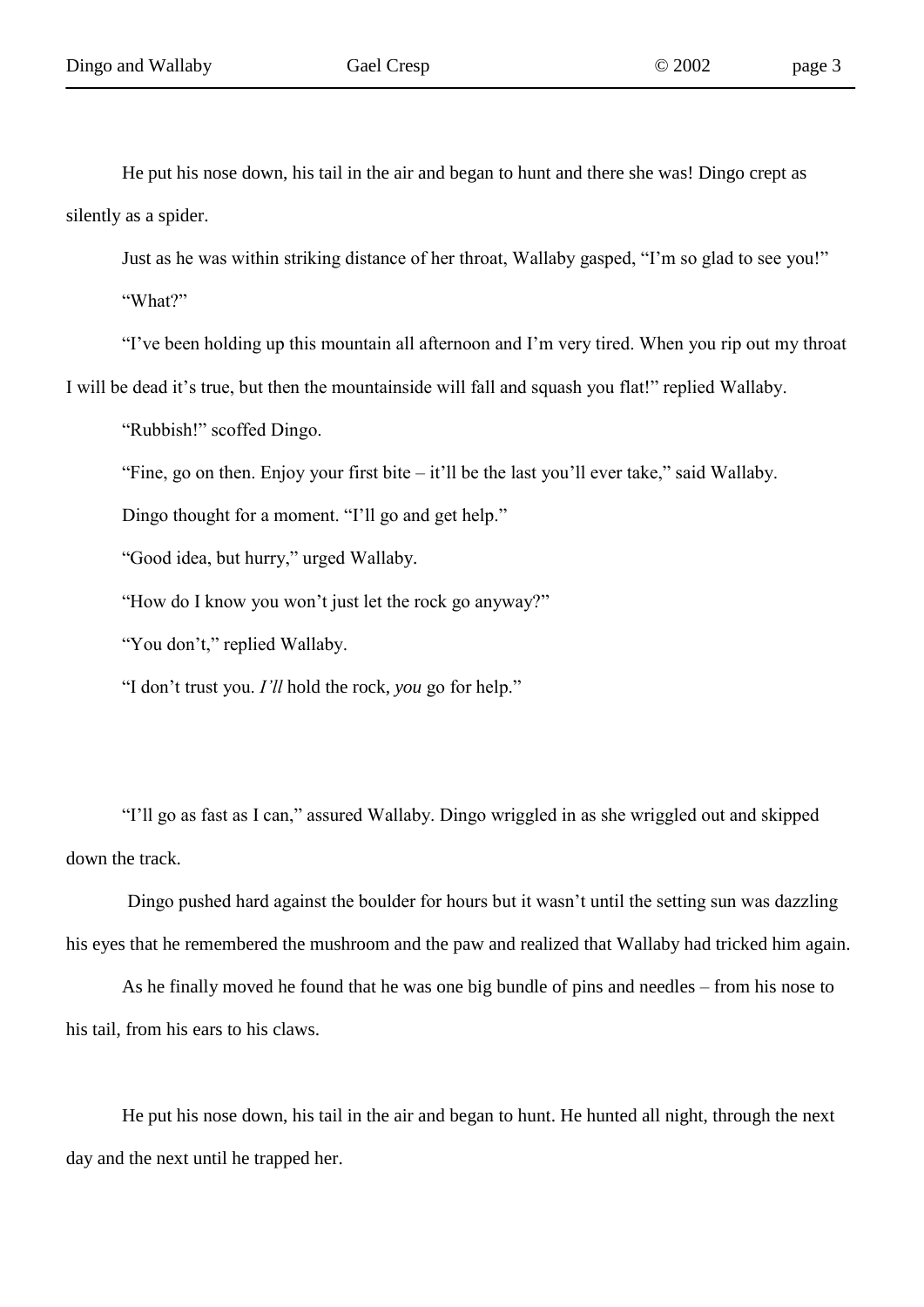"That's the problem. The last thing I'll remember is you ripping out my throat. I don't want to die covered in red blood."

"NO TALKING!" Dingo was beside himself with anger. "NO DISCUSSING, NO WORKSHOPPING – JUST ME EATING!"

"I know," Wallaby was excited. "You could swallow me whole!"

"I could not – you"re far too large."

"I wonder," mused Wallaby. "I think you could. Have you ever tired?"

"No, of course not," scoffed Dingo. "What a stupid idea!"

"Well let's try. Open wide. Good. Now here goes!"

"OW! Get away! You don"t fit!"

"Humm." Wallaby stood thinking. "I could jump down your throat."

"No you couldn't," Dingo was indignant. "You're too big."

"Oh, don"t start all that again. We won"t know until we try. So, open up. Back I go, hop and JUMP!"

When Wallaby smacked into his mouth Dingo stood, quivering, for a moment before falling. clunk, onto the ground with his legs stiff. He blinked once or twice, cleared his throat and said, "That"s enough!"

Dingo scrambled to his feet and advanced. A low, menacing growl came from deep in his chest.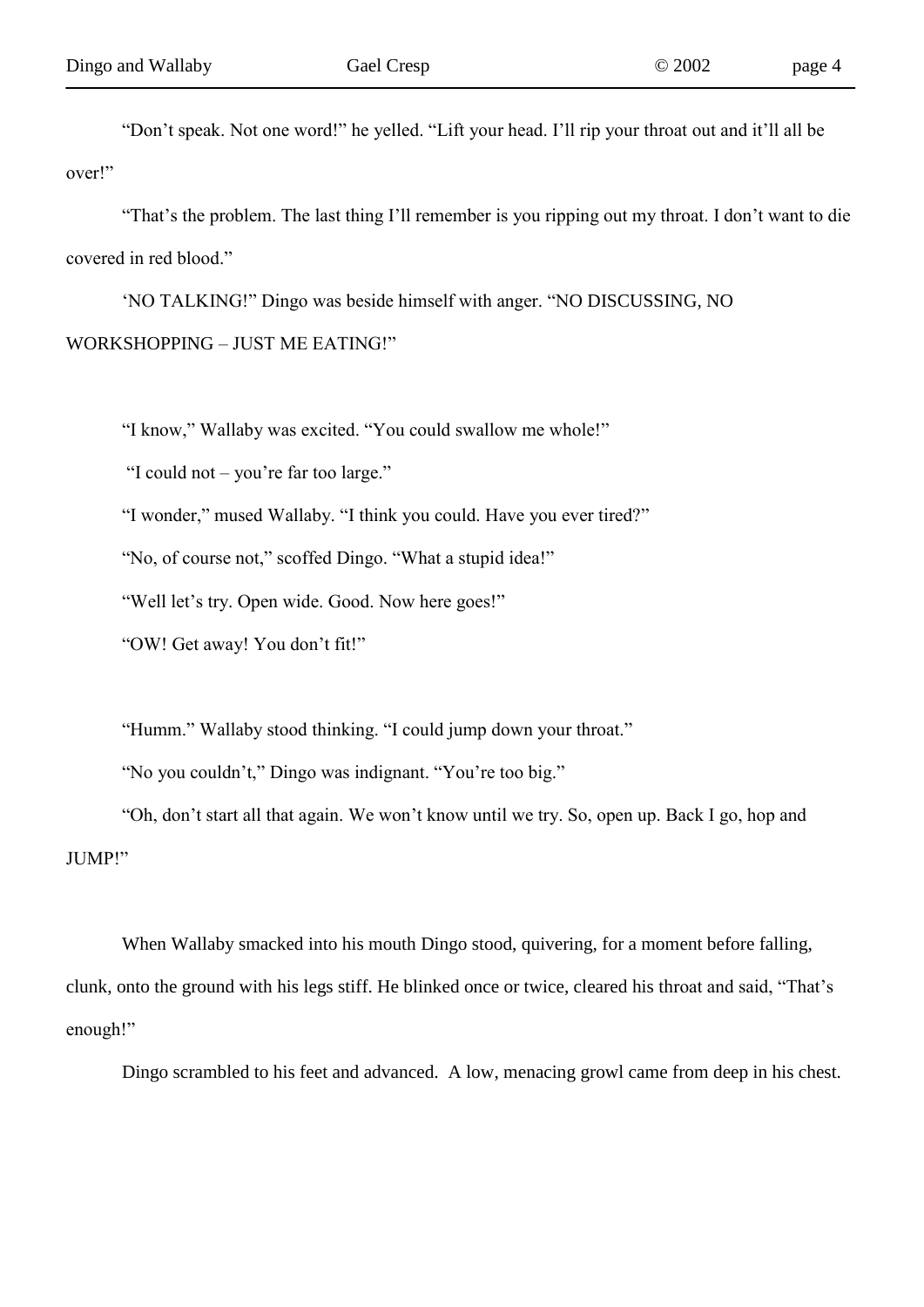"You know I"d be honoured to become your lunch but I can"t bear the thought of the ripping and the crunching," gabbled Wallaby, "Your mouth's too dry; I can't slip down if it is too dry. You need to lick your lips."

Dingo stopped. "Do you really think that'll work?"

"Well, we must try everything," she replied.

He licked his lips. They were soft and slippery. "Alright! Let's do this now!"

"Open your mouth really, really wide," she said. But as Dingo opened his mouth, it dried up.

"You have to keep licking, Dingo. It"s the only way to keep it moist," called Wallaby. Dingo began to lick.

"Yes!" encouraged Wallaby. "Lots and lots of lick. Keep your mouth wide open!"

Dingo licked and licked and licked. He held his mouth wide, wide open.

"Great," called Wallaby. "That's really great! I'm coming!"

Wallaby"s backward stroll became a forward hop, a slow bounce, and then a full jump as she leapt towards the still licking Dingo. At the last possible moment she sprang – SMACK – into Dingo"s mouth.

Dingo rolled over and over and over. "I'm sorry, Dingo," Wallaby wandered over. "You were correct – I can"t jump down your throat."

Dingo groaned.

Wallaby propped on her tail and sadly raised her head. "You'll just have to rip out my throat and eat me in the usual way," she sighed.

"Do a-thay," moaned Dingo.

"Go away? Go away?" Wallaby looked down at Dingo.

"OOH! Dingo, your bottom teeth are through your tongue! Your top teeth are pushed flat. There"s blood all over the ground. Does it hurt?"